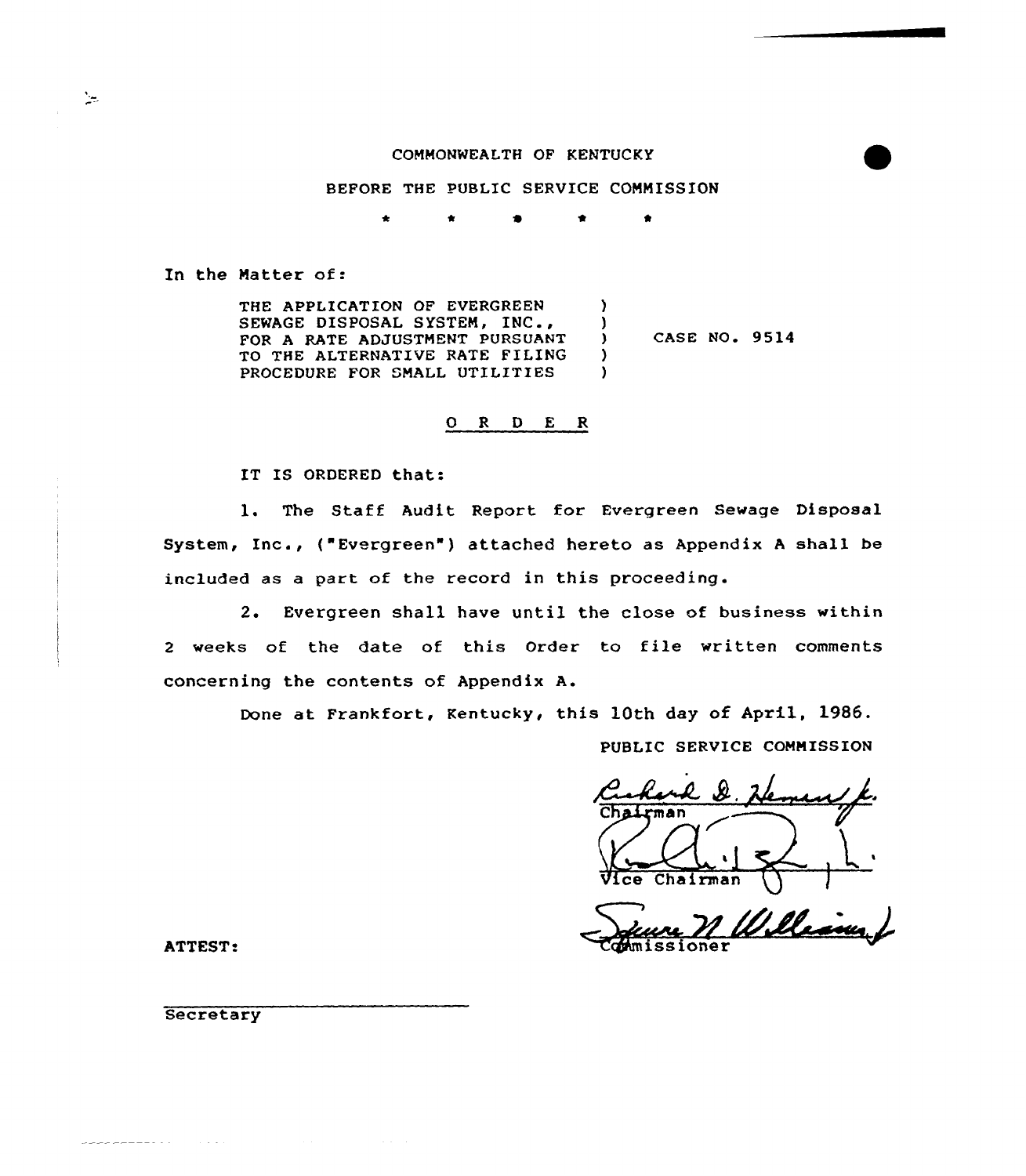### APPENDIX A

## REPORT ON LIMITED AUDIT

## OF

# EVERGREEN SEWAGE DISPOSAL SYSTEM, INC.

# PREFACE

On February 13, 1986, Evergreen Sewage Disposal System, Inc., ("Evergreen") filed an application with the Commission to increase its rates pursuant to 807 KAR 5:076, Alternative Rate Adjustment Procedure for Small Utilities ("ARF"). The proposed rate would produce an additional \$2,052 annually, an increase of 34 percent over test period revenues. In order to expedite the processing of ARF cases, the Commission chose to perform a limited scope audit of Evergreen's financial records and financial statements for the test period in this case. The limited scope audit was performed by Nr. Tom Wells of the Division of Rates and Tariffs on March 20, 1986, at the home of Ms. Clarice Howard, the bookkeeper for Evergreen.

#### SCOPE

The scope of this audit was limited to ascertaining whether the operating expenses and revenues and balance sheet accounts as reported in the 1985 Annual Repart, the test period, were recorded according to the Uniform System of Accounts for Sewer Systems and were representative of normal operations. Based upon <sup>a</sup> xeview of Evergreen's past two rate cases (the applications, the interrogatories and responses, final orders) and based upon an analysis of 1983, 1984, and 1985 Annual Reports and the application in this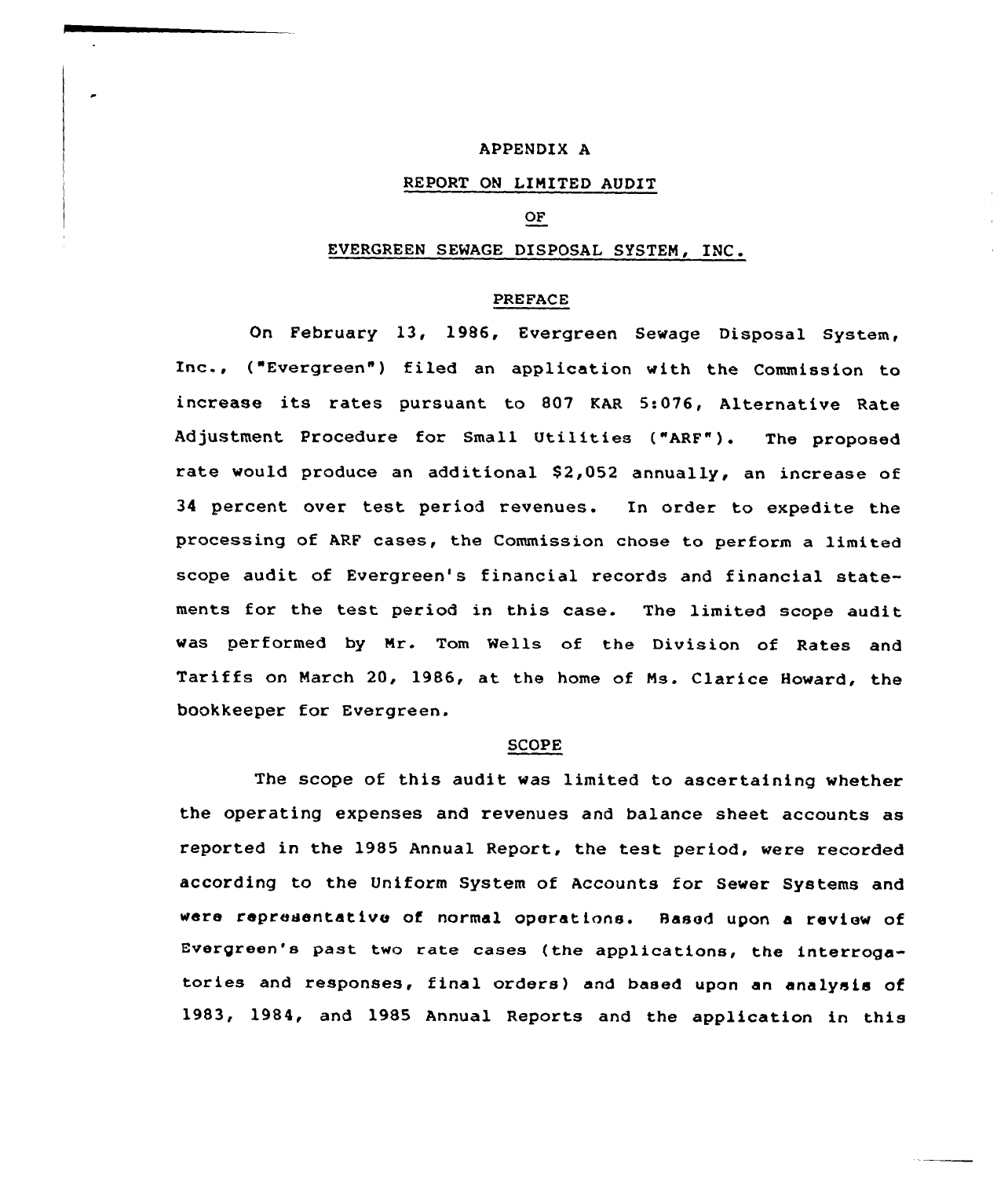case, certain balance sheet and income statement accounts were selected for audit. These accounts were:

- 1. Utility Plant Account Nos. 101-109; additions since 1980.
- 2. Notes Payable Account No. 231.
- 3. Residential Revenues Account No. 521.1.
- 4. Fuel and Power Purchased for Pumping and Treatment Account No. 703.
- 5. Other Interest Expense Account No. 431.

### FINDINGS

The only exception discovered was in the classification of a plant-in-service item. In 1982, Evergreen expended \$1,738 to Brock-McVey Company of Frankfort, invoice no. F-322721, to rebuild certain pumping equipment. The expenditure was erroneously capitalized as Treatment and Disposal Plant, Sub-Account No. 373, and not capitalized to Pumping Equipment-Electric - Account No. 363A. As Treatment and Disposal Plant is depreciated over 25 years and electrical pumping equipment is depreciated over <sup>5</sup> years, additional depreciation in the amount of \$ 27S should be recognized for the test period. Accordingly, additional Accumulated Provision for Depreciation and Amortization should be recognized in the amount of 81,392 with a corresponding debit. to Unappropriated Retained Earnings - Account No. 215 in the amount of  $$1,114$ . The )ournal entry to adjust Evergreen's books for this error is as follows: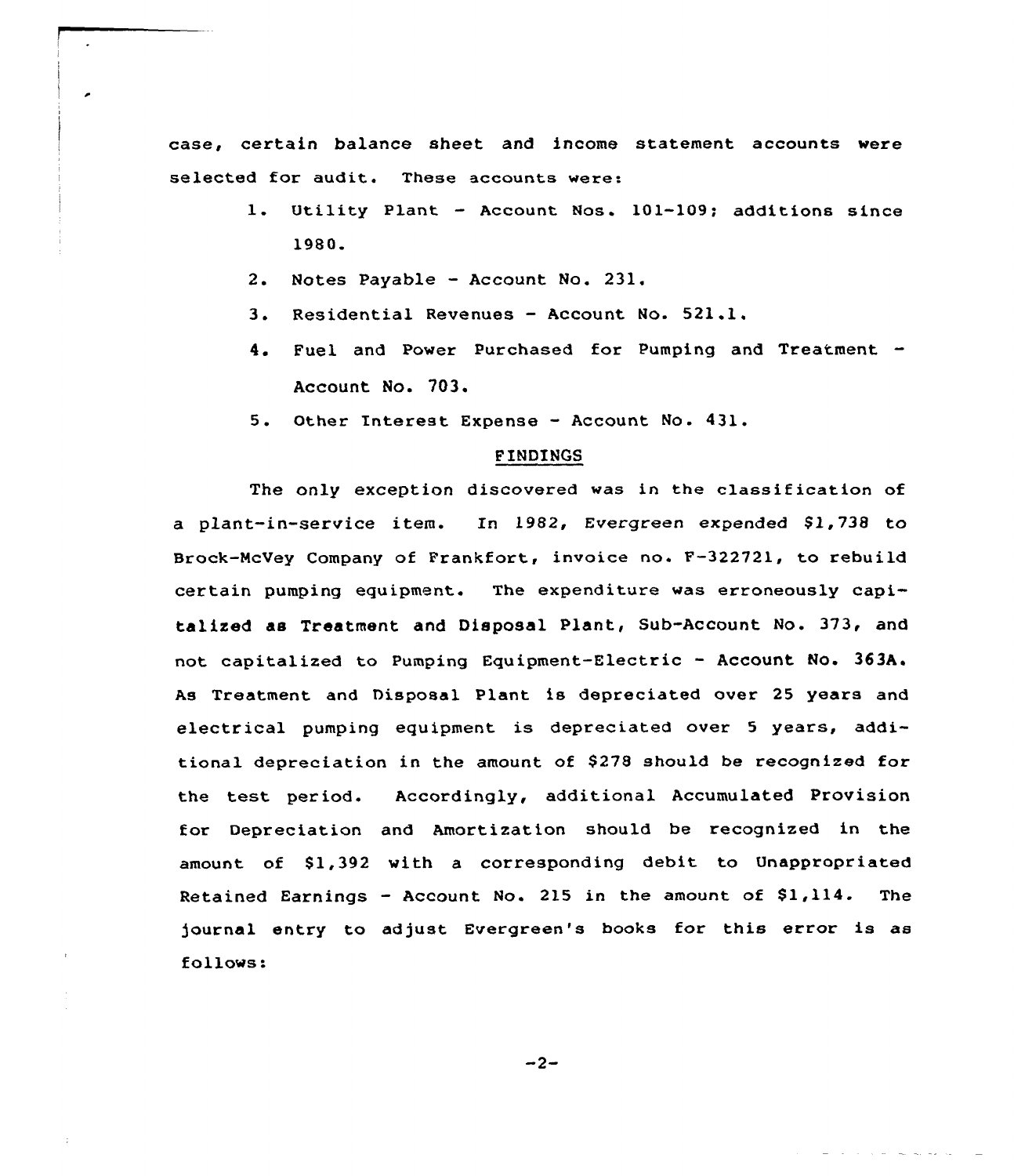| Account                                                  | Account<br>No. | Amount  | Debit/<br>Credit |
|----------------------------------------------------------|----------------|---------|------------------|
| Pumping Equipment-Electrical                             | 363A           | \$1,738 | Debit            |
| Unappropriated Retained Earnings                         | 215            | 1,114   | Debit            |
| Depreciation Expense                                     | 403            | 278     | Debit            |
| Treatment and Disposal Plant                             | 373            | 1,738   | Credit           |
| Accumulated Provision for<br>Depreciation & Amortization | 110            | 1,392   | Credit           |

ţ

 $\frac{1}{4}$ 

 $\alpha$  ,  $\alpha$  , and  $\alpha$  ,  $\alpha$